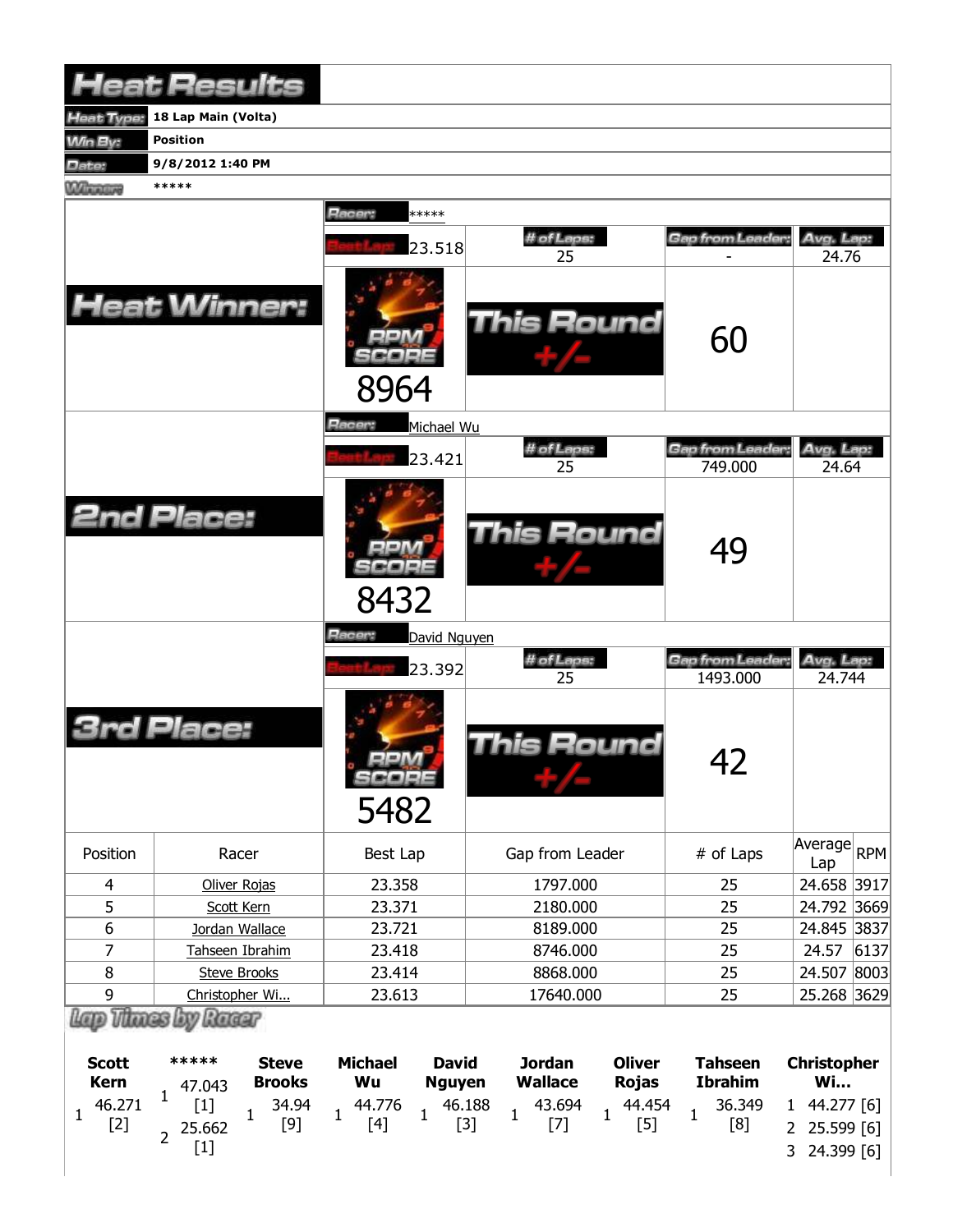|                 | <b>Scott</b><br><b>Kern</b>                                                                                              | *****                    | <b>Steve</b><br><b>Brooks</b>    | <b>Michael</b><br>Wu                | <b>David</b><br><b>Nguyen</b>                                                                                                 | <b>Jordan</b><br><b>Wallace</b> | <b>Oliver</b><br><b>Rojas</b>     | <b>Tahseen</b><br><b>Ibrahim</b> |                                  |
|-----------------|--------------------------------------------------------------------------------------------------------------------------|--------------------------|----------------------------------|-------------------------------------|-------------------------------------------------------------------------------------------------------------------------------|---------------------------------|-----------------------------------|----------------------------------|----------------------------------|
| 2               | 25.363<br>$[2]$                                                                                                          | 23.78<br>3               | 26.662<br>2<br>$[9]$             | 25.479<br>$\overline{2}$<br>$[4]$   | 25.358<br>$\overline{2}$<br>$[3]$                                                                                             | 25.972<br>2<br>$[7]$            | 25.74<br>$\overline{2}$<br>$[5]$  | 26.215<br>2<br>[8]               |                                  |
| 3               | 23.978<br>$[2]$                                                                                                          | $[1]$<br>23.933<br>$[1]$ | 23.541<br>3<br>$[9]$             | 23.775<br>$\overline{3}$<br>$[4]$   | 23.975<br>3<br>$[3]$                                                                                                          | 23.971<br>3<br>$[7]$            | 23.86<br>3<br>$[5]$               | 23.955<br>3<br>[8]               |                                  |
| 4               | 23.68<br>$[2]$                                                                                                           | 23.726<br>5              | 23.874<br>[9]                    | 23.823<br>$[4]$                     | 23.742<br>$[3]$                                                                                                               | 23.821<br>4<br>$[7]$            | 23.745<br>4<br>$[5]$              | 23.97<br>4<br>[8]                |                                  |
| 5               | 23.787<br>$[2]$                                                                                                          | $[1]$<br>23.722<br>6     | 24.025<br>5<br>$[9]$             | 23.608<br>5<br>$[4]$                | 23.665<br>5<br>[3]                                                                                                            | 23.947<br>5<br>$[7]$            | 23.79<br>5<br>$[5]$               | 23.919<br>5<br>[8]               |                                  |
| 6               | 23.633<br>$[2]$                                                                                                          | $[1]$<br>23.745<br>7     | 23.713<br>6<br>$[9]$             | 23.784<br>6<br>[4]                  | 23.652<br>6<br>$[3]$                                                                                                          | 23.721<br>6<br>$[7]$            | 23.584<br>$[5]$                   | 23.505<br>6<br>[8]               |                                  |
| 7               | 23.885<br>$[2]$                                                                                                          | $[1]$<br>23.526<br>8     | 23.83<br>7<br>[9]                | 23.679<br>$\overline{7}$<br>$[4]$   | 23.76<br>7<br>$[3]$                                                                                                           | 24.019<br>7<br>[6]              | 23.593<br>$\overline{7}$<br>$[5]$ | 24.171<br>7<br>[8]               | <b>Christopher</b><br><b>Wi</b>  |
| 8               | 23.479<br>$[2]$                                                                                                          | $[1]$<br>23.64<br>9      | 24.683<br>8<br>$[9]$             | 23.647<br>$[4]$                     | 23.54<br>8<br>$[3]$                                                                                                           | 24.45<br>8<br>[6]               | 23.549<br>8<br>$[5]$              | 24.546<br>8<br>[8]               | 4 23.859 [6]<br>24.117 [6]<br>5  |
| 9               | 23.766<br>$[2]$                                                                                                          | $[1]$<br>23.737<br>10    | 24.317<br>9<br>$[9]$             | 23.558<br>q<br>$[4]$                | 23.693<br>$\mathsf{q}$<br>[3]                                                                                                 | 24.161<br>9<br>[6]              | 23.746<br>$\mathsf{q}$<br>$[5]$   | 24.492<br>9<br>[8]               | 23.726 [6]<br>6.<br>7 24.442 [7] |
| 10              | 23.593<br>$[2]$                                                                                                          | $[1]$<br>23.541<br>11    | 28.734<br>10<br>$[9]$            | 23.763<br>10<br>$[4]$               | 23.766<br>10<br>$[3]$                                                                                                         | 24.105<br>10<br>[6]             | 23.609<br>10<br>$[5]$             | 23.949<br>10<br>[8]              | 24.598 [7]                       |
| 11              | 23.57<br>$[2]$                                                                                                           | $[1]$<br>23.588<br>12    | 23.654<br>11<br>$[9]$            | 23.494<br>11<br>$[4]$               | 23.512<br>11<br>$[3]$                                                                                                         | 24.004<br>11<br>[6]             | 23.777<br>11<br>$[5]$             | 24.201<br>11<br>$[7]$            | 9 24.169 [7]<br>10 24.413 [7]    |
| 12              | 24.521<br>$[3]$                                                                                                          | $[1]$<br>23.873<br>13    | 23.607<br>12<br>$[9]$            | 24.022<br>12 <sup>12</sup><br>$[4]$ | 23.649<br>12<br>$[2]$                                                                                                         | 23.942<br>12<br>[6]             | 23.916<br>12<br>$[5]$             | 23.621<br>12<br>$[7]$            | 11 24.791 [8]<br>12 23.613 [8]   |
| 13              | 23.624<br>$[3]$                                                                                                          | $[1]$<br>23.637<br>14    | 23.74<br>13<br>$[9]$             | 23.561<br>13<br>$[4]$               | 23.525<br>13<br>$[2]$                                                                                                         | 23.781<br>13<br>[6]             | 23.546<br>13<br>$[5]$             | 23.469<br>13<br>$[7]$            | 13 23.865 [8]<br>14 23.723 [8]   |
| 14              | 23.463<br>$[3]$                                                                                                          | $[1]$<br>23.734<br>15    | 23.483<br>14<br>$[9]$            | 14 23.712<br>$[4]$                  | 23.464<br>14<br>$[2]$                                                                                                         | 23.959<br>14<br>[6]             | 23.68<br>14<br>$[5]$              | 24.145<br>14<br>$[7]$            | 15 23.808 [8]<br>16 33.44 [9]    |
| 15              | 23.494<br>$[3]$                                                                                                          | $[1]$<br>23.863<br>16    | 23.414<br>15<br>$[9]$            | 15 23.421<br>$[4]$                  | 15 23.633<br>$[2]$                                                                                                            | 24.017<br>15<br>[6]             | 15 23.358<br>$[5]$                | 24.178<br>15<br>$[7]$            | 17 23.971 [9]<br>18 23.991 [9]   |
| 16              | 24.357<br>$[4]$                                                                                                          | $[1]$<br>24.313<br>17    | 24.339<br>16<br>[8]              | 23.956<br>16<br>$[3]$               | 23.863<br>16<br>$[2]$                                                                                                         | 23.976<br>16<br>[6]             | 23.862<br>16<br>$[5]$             | 24.861<br>16<br>$[7]$            | 19 24.009 [9]                    |
|                 | 17 24.03<br>$[4] % \includegraphics[width=0.9\columnwidth]{figures/fig_4} \caption{A=}\ \vspace{0.8cm} \label{fig:4}} %$ | $[1]$                    | 18 23.972 17 23.661              | $[3]$                               | $17\begin{array}{l}\n 23.787 \\  \hline\n 17\end{array}$ $17\begin{array}{l}\n 24.283 \\  \hline\n 17\n \end{array}$<br>$[2]$ | 17 24.144<br>[6]                | 17 24.248<br>$[5]$                | $17^{23.652}$<br>$[7]$           | 20 23.854 [9]<br>21 23.977 [9]   |
| 18              | 23.867<br>[4]                                                                                                            | $[1]$<br>24.244<br>19    | 23.595<br>18<br>[8]              | 18 23.834<br>$[3]$                  | 23.961<br>18<br>$[2]$                                                                                                         | 23.788<br>18<br>[6]             | 18 23.786<br>$[5]$                | 23.628<br>18<br>$[7]$            | 22 23.714 [9]<br>23 23.78 [9]    |
| 19              | 25.677<br>[5]                                                                                                            | $[1]$<br>23.59<br>20     | 23.516<br>19<br>[8]              | 25.057<br>19<br>$[2]$               | 25.698<br>19<br>$[3]$                                                                                                         | 24.025<br>19<br>[6]             | 25.223<br>19<br>$[4]$             | 23.548<br>19<br>$[7]$            | 24 23.874 [9]<br>25 23.695 [9]   |
| 20              | 24.055<br>$[5]$                                                                                                          | $[1]$<br>23.747<br>21    | 23.644<br>20<br>[8]              | 23.666<br>20<br>$[2]$               | 23.64<br>20<br>$[3]$                                                                                                          | 24.113<br>20<br>[6]             | 23.697<br>20<br>$[4]$             | 24.166<br>20<br>$[7]$            |                                  |
| 21              | 23.645<br>$[5]$                                                                                                          | $[1]$<br>23.74<br>22     | 23.574<br>21<br>[8]              | 23.567<br>21<br>$[2]$               | 23.989<br>21<br>$[3]$                                                                                                         | 23.87<br>21<br>[6]              | 21 23.805<br>[4]                  | 24.435<br>21<br>$[7]$            |                                  |
| 22              | 23.703<br>$[5]$                                                                                                          | $[1]$<br>23.609<br>23    | 23.607<br>22<br>[8]              | 23.599<br>22<br>$[2]$               | 23.468<br>22<br>$[3]$                                                                                                         | 23.894<br>22<br>[6]             | 23.46<br>22<br>$[4]$              | 23.439<br>22<br>$[7]$            |                                  |
| 23              | 23.371<br>[5]                                                                                                            | $[1]$<br>23.527<br>24    | 23.446<br>23<br>[8]              | 23.501<br>23<br>$[2]$               | 23.498<br>23<br>$[3]$                                                                                                         | 23.863<br>23<br>[6]             | 23.419<br>23<br>[4]               | 24.291<br>23<br>$[7]$            |                                  |
| 24              | 23.39<br>$[5]$                                                                                                           | $[1]$<br>23.518<br>25    | 23.425<br>24<br>[8]              | 23.478<br>24<br>$[2]$               | 23.392<br>24<br>$[3]$                                                                                                         | 23.932<br>24<br>[6]             | 24 23.483<br>$[4]$                | 23.418<br>24<br>$[7]$            |                                  |
| 25 <sub>1</sub> | 23.605<br>$[5]$                                                                                                          | $[1]$                    | 23.641<br>25 <sub>2</sub><br>[8] | 25 23.46<br>$[2]$                   | 25 23.674<br>$[3]$                                                                                                            | 25 23.961<br>[6]                | 25 23.532<br>[4]                  | 24.117<br>25<br>$[7]$            |                                  |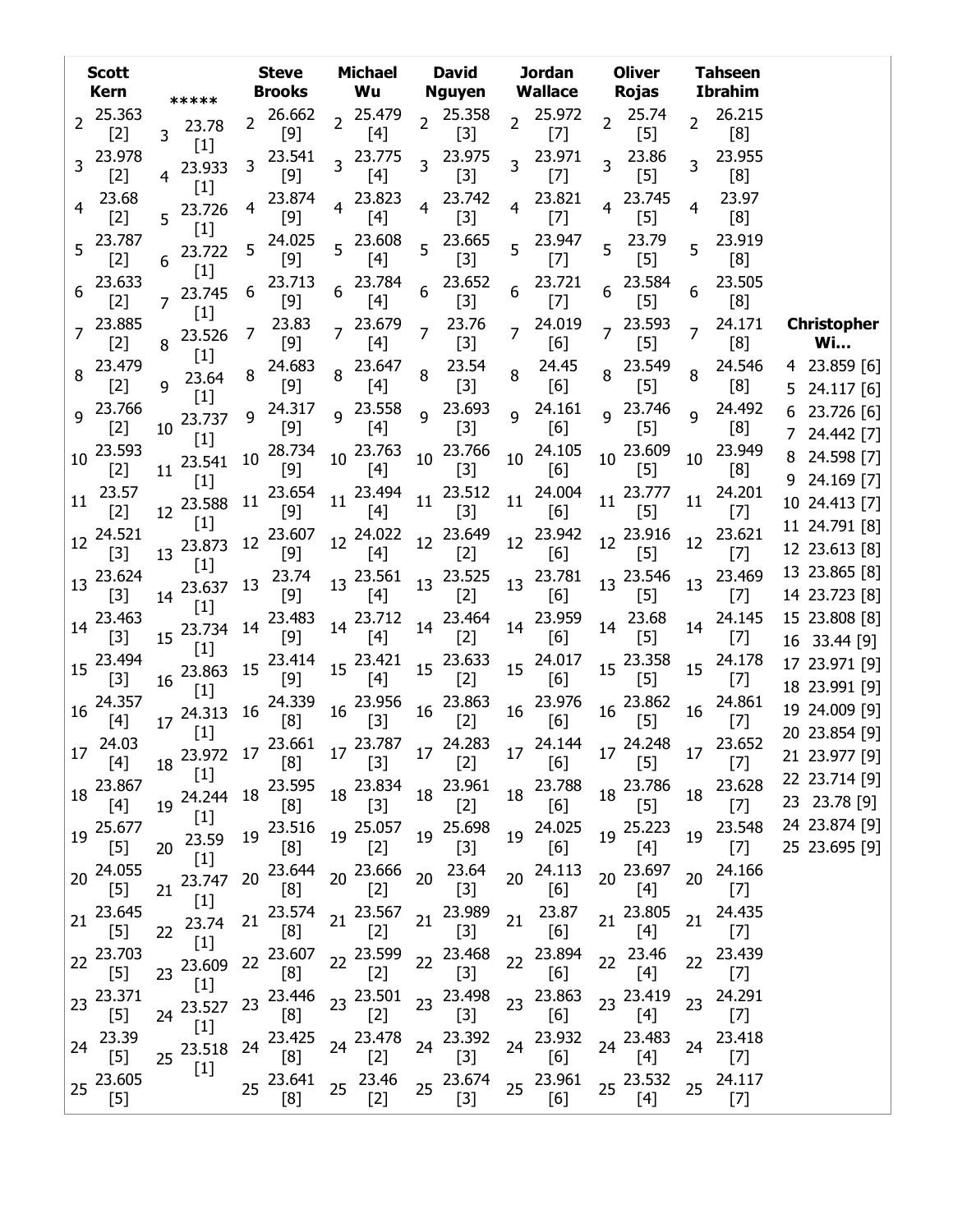|                  | <b>Heat Results</b>                       |                                   |                                |                               |                              |
|------------------|-------------------------------------------|-----------------------------------|--------------------------------|-------------------------------|------------------------------|
| leat Type:       | 18 Lap Main (Volta)                       |                                   |                                |                               |                              |
| <b>Win By:</b>   | <b>Position</b>                           |                                   |                                |                               |                              |
| Date:            | 9/8/2012 1:30 PM                          |                                   |                                |                               |                              |
| <b>Winners</b>   | <b>Marco Restivo</b>                      |                                   |                                |                               |                              |
|                  |                                           | Racer:<br>Marco Restivo<br>23.545 | # of Laps:<br>25               | Gap from Leader:              | Avg. Lap:<br>25.052          |
|                  | <b>Heat Winner:</b>                       | 3669                              | This Round                     | 60                            |                              |
|                  |                                           | <b>Racer:</b><br>SK Jason Mulveny |                                |                               |                              |
|                  |                                           | 23.609                            | # of Laps:<br>25               | Gap from Leader:              | Avg. Lap:                    |
|                  | <b>2nd Place:</b>                         | 3901                              | <b>This Round</b>              | 911.000<br>49                 | 24.983                       |
|                  |                                           | Racer:<br>Kelly Widmann           |                                |                               |                              |
|                  |                                           | 23.53                             | # of Laps:<br>25               | Gap from Leader:<br>1535.000  | Avg. Lap:<br>24.936          |
|                  | Place:                                    | <b>MAG</b><br>SCORE<br>3612       | <b>This Round</b>              | 47                            |                              |
| Position         | Racer                                     | Best Lap                          | Gap from Leader                | # of Laps                     | Average<br><b>RPM</b><br>Lap |
| 4                | John Labay                                | 23.659                            | 8123.000                       | 25                            | 25.123<br>1937               |
| 5                | Ary Jogasurya                             | 23.805                            | 8916.000                       | 25                            | 25.124 2544                  |
| 6                | <b>SK Robert Orr</b>                      | 23.847                            | 9685.000                       | 25                            | 24.949 2364                  |
| 7                | Patrick Ferro                             | 23.794                            | 10348.000                      | 25                            | 25.124 1842                  |
| 8                | Mike Padgett                              | 23.776                            | 11093.000                      | 25                            | 25.29<br>2786                |
| 9                | Alexander Cumm                            | 23.888                            | 12730.000                      | 25                            | 25.109<br> 3028              |
| <b>Alexander</b> | Lap Thues by Racer<br><b>Marco</b><br>Ary | <b>SK</b>                         | <b>John</b><br><b>SK Jason</b> | <b>Mike</b><br><b>Patrick</b> | <b>Kelly</b>                 |

|              | <b>Alexander</b><br>Cumm | <b>Arv</b><br>Jogasurva | Marco<br>Restivo | <b>SK</b><br><b>Robert</b> | SK Jason<br><b>Mulveny</b>                  | John<br>Labay | Mike<br><b>Padgett</b> | Patrick<br><b>Ferro</b>                             | <b>Kelly</b><br>Widmann |
|--------------|--------------------------|-------------------------|------------------|----------------------------|---------------------------------------------|---------------|------------------------|-----------------------------------------------------|-------------------------|
| $\mathbf{r}$ | 40.809<br>[9]            | 43.797<br>[6]           | 48.492           | Orr<br>39.835<br>[8]       | $\frac{46.641}{121}$ 1<br>$\lceil 2 \rceil$ |               |                        | 44.063  45.058  42.904  1<br>[5]  1  [4]  1  [7]  1 | 45.301<br>[3]           |